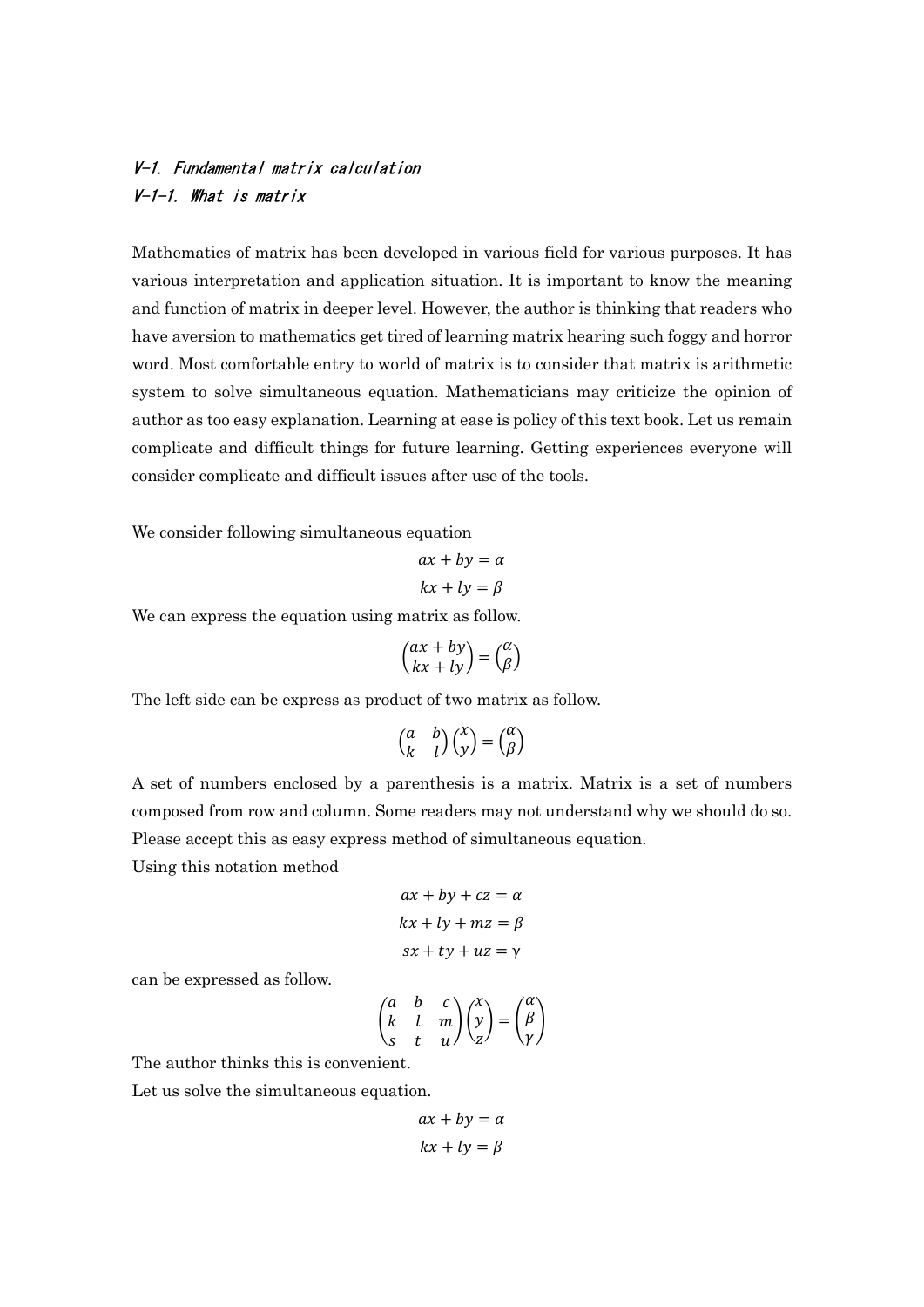Step by step calculation procedure is as follow.

$$
akx + bky = ka
$$
  
\n
$$
akx + aly = a\beta
$$
  
\n
$$
(bk - a1)y = ka - a\beta
$$
  
\n
$$
y = \frac{k\alpha - a\beta}{-(al - bk)}
$$
  
\n
$$
ax + by = \alpha
$$
  
\n
$$
ax + b\frac{k\alpha - a\beta}{-(al - bk)} = \alpha
$$
  
\n
$$
ax = \alpha + b\frac{k\alpha - a\beta}{al - bk}
$$
  
\n
$$
ax = \frac{al\alpha - bk\alpha + bk\alpha - ab\beta}{al - bk}
$$
  
\n
$$
ax = \frac{al\alpha - ab\beta}{al - bk}
$$
  
\n
$$
x = \frac{la(a - b\beta)}{al - bk}
$$

Answer

Put this in

$$
x = \frac{l\alpha - b\beta}{al - bk}
$$

$$
y = \frac{-(k\alpha - a\beta)}{al - bk}
$$

Dominator of right side is determinant of matrix  $\begin{pmatrix} a & b \\ b & d \end{pmatrix}$  $\begin{pmatrix} a & b \\ k & l \end{pmatrix}$ 

The author is understanding that readers are confusing pushed such information suddenly without prior knowledge. Many readers do not know what is determinant. The author suggest reader to accept determinant as size (magnitude) of matrix. Determinant of matrix is expressed as follow

$$
\begin{vmatrix} a & b \\ k & l \end{vmatrix}
$$

The author will explain meaning of the magnitude of matrix in later paragraphs. Before that calculation of determinant is as follow.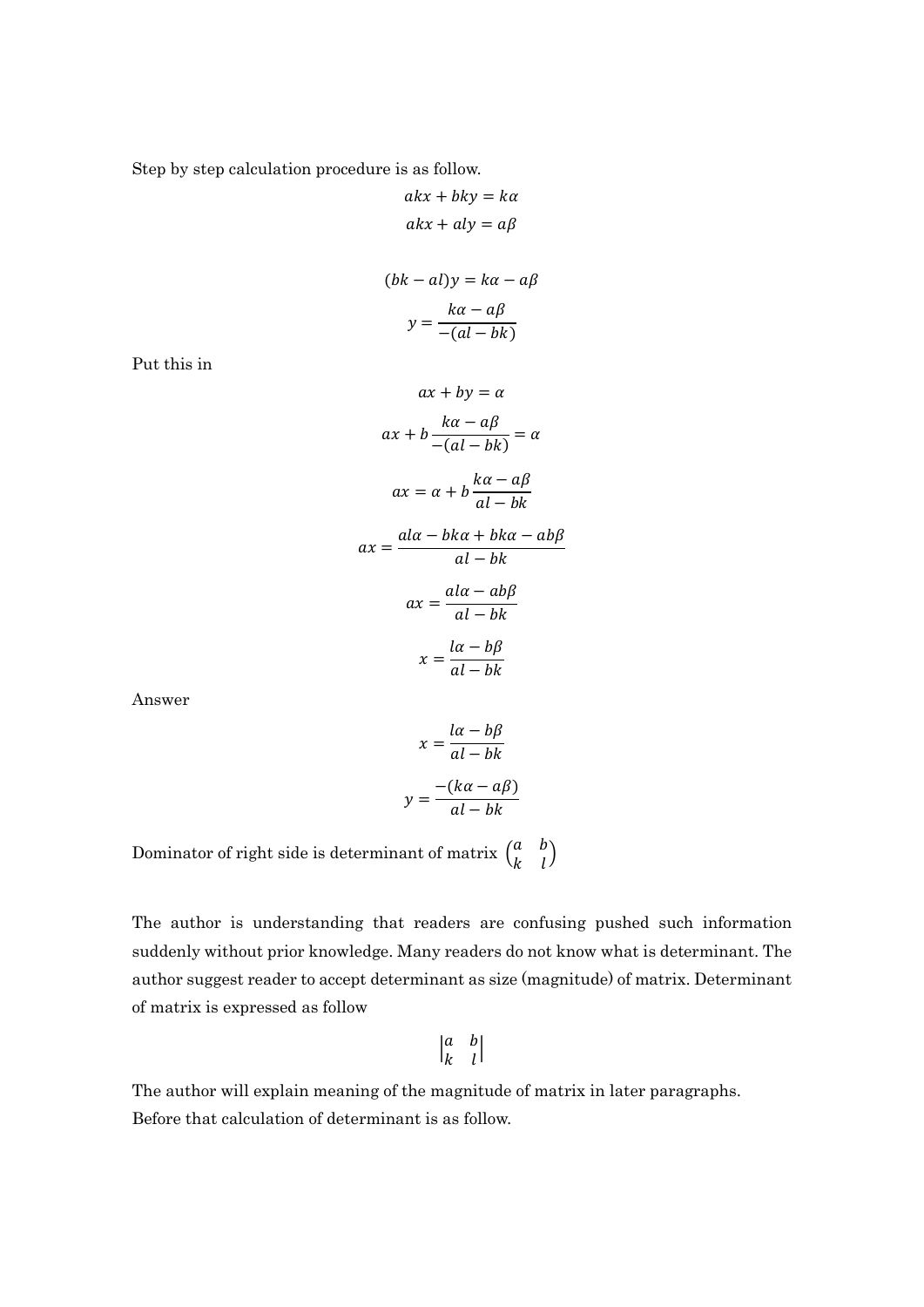$$
\begin{vmatrix} a & b \\ k & l \end{vmatrix} = al - bk
$$

The solution of the simultaneous equation expressed using determinant is as follow

$$
x = \frac{a - b\beta}{\begin{vmatrix} a & b \\ k & l \end{vmatrix}}
$$

$$
y = \frac{-(k\alpha - a\beta)}{\begin{vmatrix} a & b \\ k & l \end{vmatrix}}
$$

This is an example of two unknowns. Example of three unknowns is as follow.

$$
\begin{pmatrix}\n a & b & c \\
k & l & m \\
s & t & u\n\end{pmatrix}\n\begin{pmatrix}\n x \\
y \\
z\n\end{pmatrix} =\n\begin{pmatrix}\n \alpha \\
\beta \\
\gamma\n\end{pmatrix}
$$
\n
$$
\begin{vmatrix}\n a & b & c \\
k & l & m \\
s & t & u\n\end{vmatrix} = alu + bms + ckt - amt - bku - cls
$$

This is determinant of  $3 \times 3$  matrix. Most of readers want to know calculation of determinant of  $n \times n$  matrix. That is only procedure of calculation. Most important thing is sensuous understanding fundamental idea of calculation of matrix. The author introduces concept of determinant at first, and then the calculation procedure I later paragraphs.

In case of one unknown,

Expression of the relation is

 $ax = \alpha$ 

Then the solution is

$$
x = \frac{\alpha}{a} = a^{-1} \alpha
$$

We want to express the relation of simultaneous equation of n unknown as

$$
AX=\alpha
$$

In the case of 3 unknowns,

$$
A = \begin{pmatrix} a & b & c \\ k & l & m \\ s & t & u \end{pmatrix}
$$

$$
X = \begin{pmatrix} x \\ y \\ z \end{pmatrix}
$$

$$
\alpha = \begin{pmatrix} \alpha \\ \beta \\ \gamma \end{pmatrix}
$$

$$
AX = \alpha
$$

We can express complicate simultaneous equation in one line by this notation system, We also want to simplify the procedure of calculation.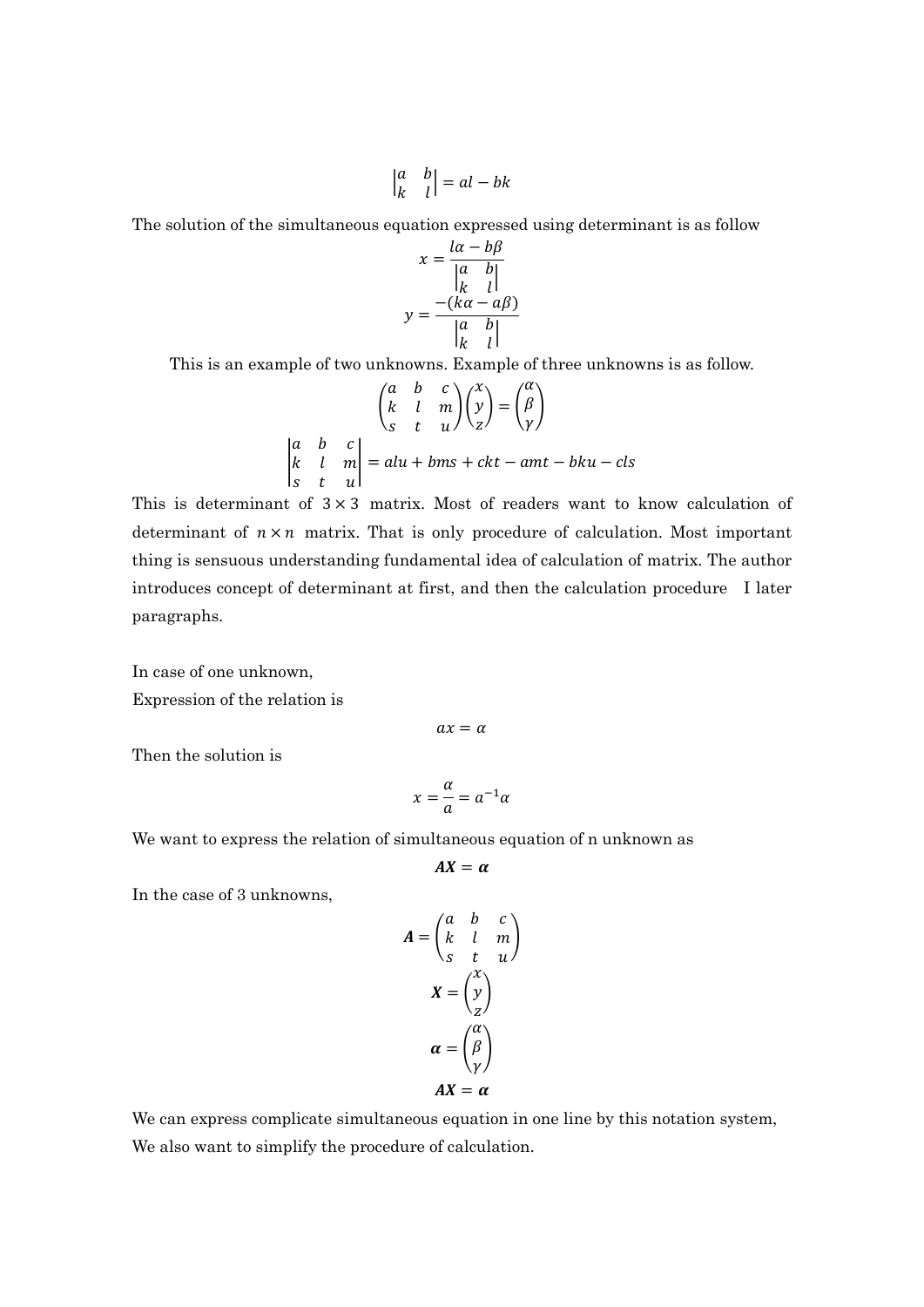In the case of one unknown,

$$
ax = \alpha
$$

$$
x = \frac{\alpha}{a}
$$

We divide right side by coefficient of left side. This means multiplying inverse of coefficient to both sides.

$$
ax = \alpha
$$
  
\n
$$
a^{-1}ax = a^{-1}\alpha
$$
  
\n
$$
1 \cdot x = a^{-1}\alpha
$$
  
\n
$$
x = \frac{\alpha}{a}
$$

In the case of matrix calculation, if there exist  $A^{-1}$ , we can solve following simultaneous equation

$$
A = \begin{pmatrix} a & b & c \\ k & l & m \\ s & t & u \end{pmatrix}
$$

$$
X = \begin{pmatrix} x \\ y \\ z \end{pmatrix}
$$

$$
\alpha = \begin{pmatrix} \alpha \\ \beta \\ \gamma \end{pmatrix}
$$

$$
AX = \alpha
$$

By multiplying  $A^{-1}$  to both sides as follow.

$$
A^{-1}AX = A^{-1}\alpha
$$

$$
IX = A^{-1}\alpha
$$

$$
X = A^{-1}\alpha
$$

 $I$  is something like1 in case of one unknown, which makes no change.

Here what we should do are

- 1) Consider calculation procedure of matrix
- 2) Consider inverse of matrix
- 3) Consider unit of matrix

The name of inverse of matrix is inverse matrix, and the name of unit of matrix is identity matrix.

We consider from simplest case as usual.

In the case of following two unknown simultaneous equation.

$$
ax + by = \alpha
$$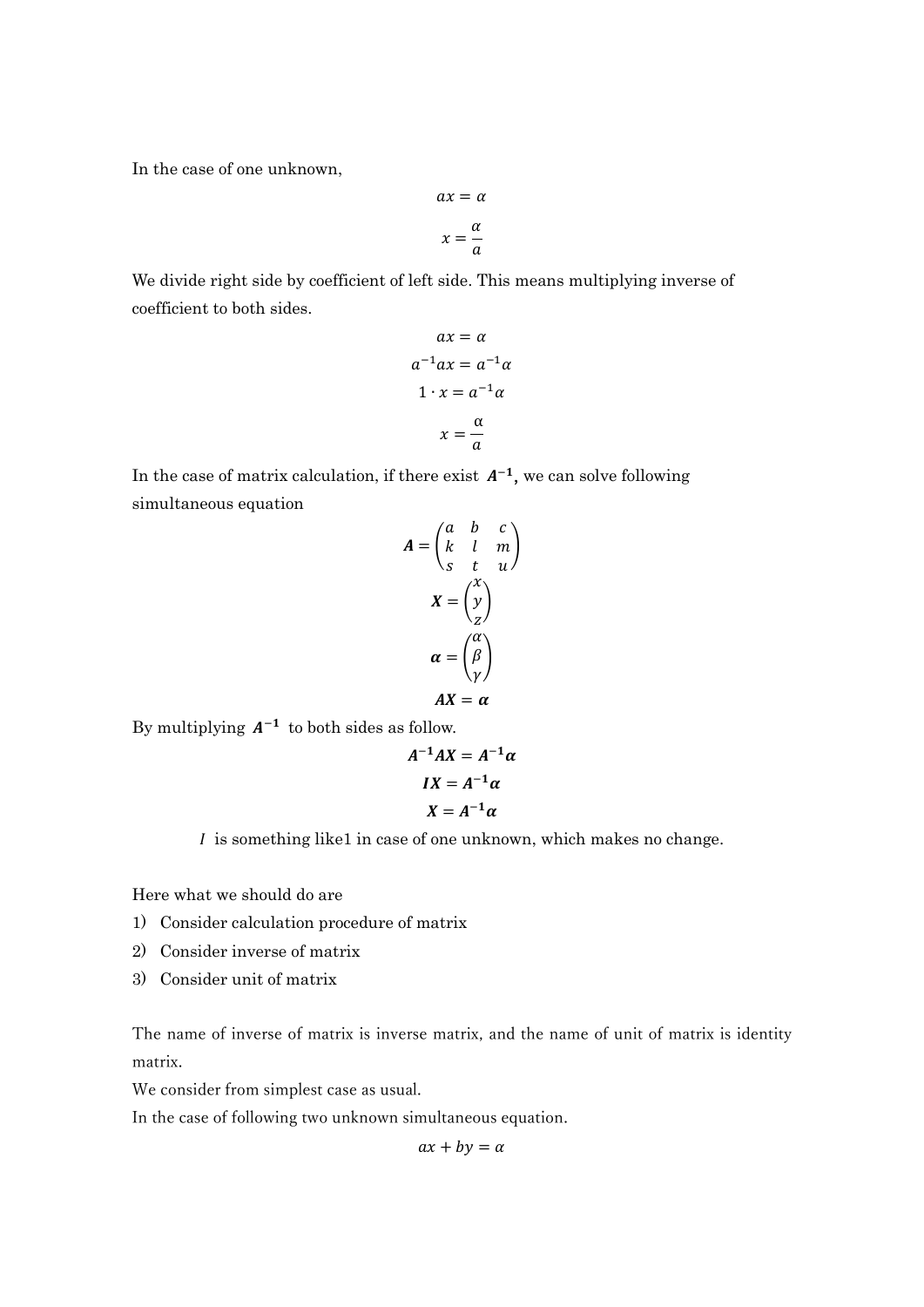$$
kx + ly = \beta
$$

Followings are solution

$$
x = \frac{l\alpha - b\beta}{al - bk}
$$

$$
y = \frac{-(k\alpha - a\beta)}{al - bk}
$$

In the form of matrix calculation

$$
\begin{pmatrix} a & b \\ k & l \end{pmatrix} \begin{pmatrix} x \\ y \end{pmatrix} = \begin{pmatrix} \alpha \\ \beta \end{pmatrix}
$$

$$
A = \begin{pmatrix} a & b \\ k & l \end{pmatrix}
$$

$$
X = \begin{pmatrix} x \\ y \end{pmatrix}
$$

Multiply $A^{-1}$  to both side

$$
A^{-1}AX=A^{-1}\begin{pmatrix} \alpha \\ \beta \end{pmatrix}
$$

We do not know what is  $A^{-1}A$ . However, the function of  $A^{-1}A$  is making no change. So,

$$
A^{-1}A = I
$$

$$
X = A^{-1} \begin{pmatrix} \alpha \\ \beta \end{pmatrix}
$$

$$
X = \begin{pmatrix} x \\ y \end{pmatrix} = A^{-1} \begin{pmatrix} \alpha \\ \beta \end{pmatrix} = \begin{pmatrix} \frac{l\alpha - b\beta}{al - bk} \\ \frac{-(k\alpha - a\beta)}{al - bk} \end{pmatrix}
$$

Dominator of right side is determinant. Push out the determinant to outside of parenthesis.

$$
X = \frac{1}{\begin{bmatrix} a & b \\ k & l \end{bmatrix}} \begin{pmatrix} l\alpha - b\beta \\ -(k\alpha - a\beta) \end{pmatrix}
$$

When we remove  $\alpha$  and  $\beta$  from the parenthesis.

$$
\begin{pmatrix} l & -b \\ -k & a \end{pmatrix}
$$

Applying the calculation rule of matrix, we can obtain following equation.

$$
\begin{pmatrix} l & -b \\ -k & a \end{pmatrix} \begin{pmatrix} \alpha \\ \beta \end{pmatrix} = \begin{pmatrix} l\alpha - b\beta \\ -k\alpha + a\beta \end{pmatrix}
$$

And inverse matrix is